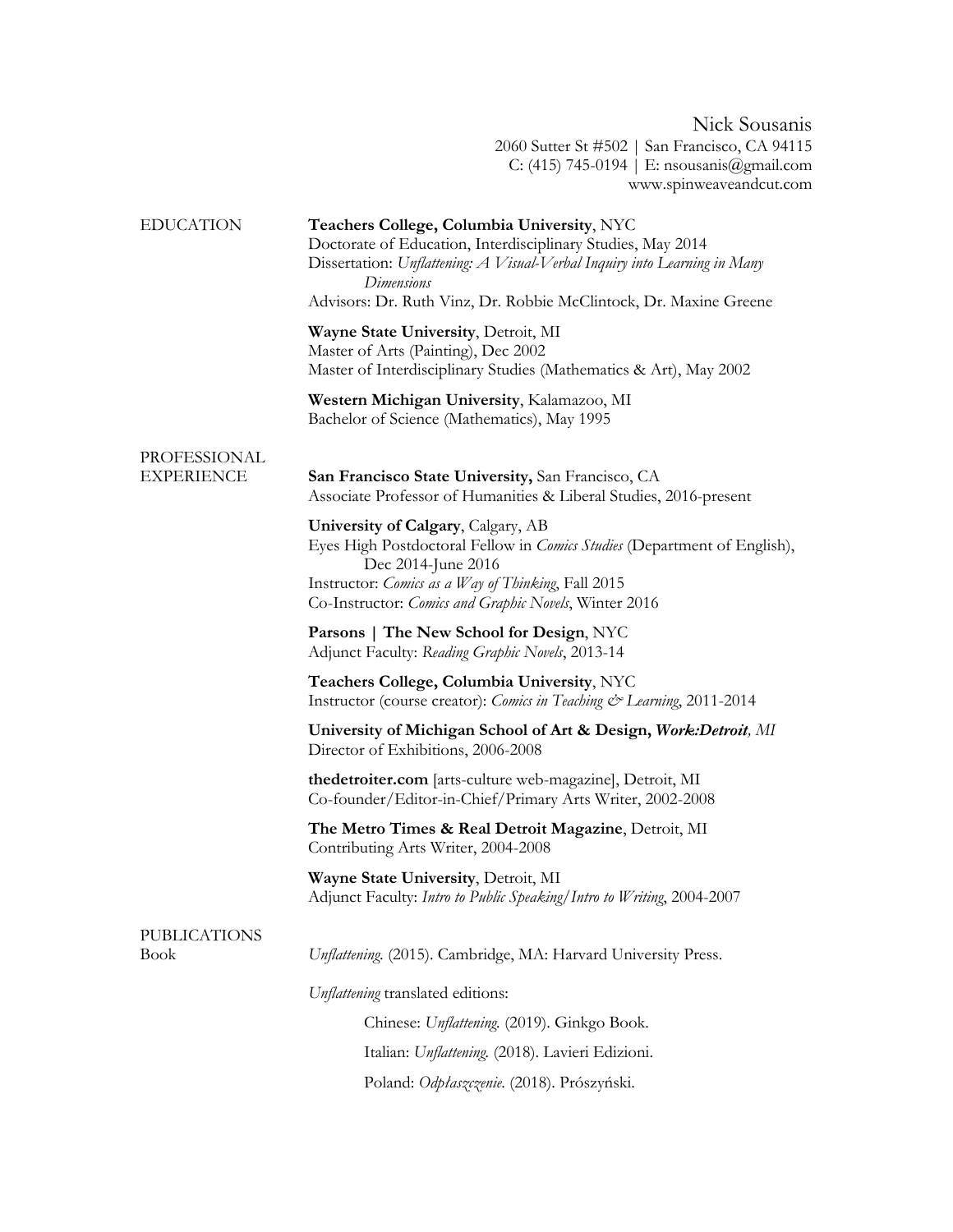Brazil (Portuguese): *Desaplanar*. (2017). Veneta.

Serbian: *Одравњивање.* (2016). Center for the Promotion of Science.

Korean: *Unflattening.* (2016). Chaek-Se-Sang Pub. Co.

French: *Le déploiement.* (2016). Actes Sud.

**Select Reviews**: Douglas Wolk, Sunday Book Review, *The New York Times* (May 29, 2015); Review, *Publishers Weekly* (Mar 16, 2015); Neel Mukherjee, Review Beyond the Frame, *New Statesman* (UK) (Oct 3, 2015); Jan Gardner, Book Discovery, *The Boston Globe* (May 23, 2015); Stephen Asma, "Imagining Unflattening," *The LA Review of Books* (May 6, 2016); Ian Daffern, Review, *Quill & Quire* (Jun 2015); Peter Wilkins & Damon Herd, Review: "Unpacking Unflattening," *The Comics Grid* (Aug 14, 2015); Von Marc-Oliver Frisch*,* Review: "Unflattening the World," *Der Tagesspiegel* (Berlin) (Aug 20, 2105); Matt Finch, Review: "On the Shores of Word and Image," *The Brooklyn Rail* (May 6, 2015); Neel Mukherjee, Best Graphic Novels 2015, *Independent (UK);* David Dabscheck, 10 Best Books on Innovation, The New York *Observer;* Rob Salkowitz, 10 Best Graphic Novels of 2015, *Forbes*; 25 of the Best Design Books of 2015, *PrintMag;* Don O'Mahony, Best Comics of 2015, *Irish Examiner;* Recommended Reading 2015, *Kenyon Review;* Review, *Bibli*  (Feb, 2017); Chryssa Themelis "Comics in Education: An Unflattening View," *AACE Review* (Apr 7, 2018); Veličina Slova, "Vesti" Article, *National Geographic Serbia* (Oct 27, 2016); *Blic*  [Serbian daily newspaper], (Oct 26, 2016); Nikola Dragomirović, "Ključ koji otvara kavez," *Vreme* (Serbia), (Jan 12, 2017); "I doktorat i strip!"*PTC*, (Nov 27, 2016); Italian Edition reviewed in Los Pazio Bianco & Stay Nerd (Italy) (Nov 18).

**Scholarly Reviews**: Eszter Szép (2017) "A review of *Unflattening*" *Studies in Comics,* 8.2, 262-264; Stacey Pigg (2018) *Unflattening*  Review, *Anthropologica*, Vol. 60, No. 1, pp. 353-355; Valentina Ramia (2017) "Graphic Thought" Review *Anthropology Now*, 9:3, 147-158; Frances Kelly, Review (PDF), *Journal of Higher Education Research & Development*, Vol. 26, Iss. 2, 2017, pp. 450-452; Lalitha Vasudevan & Kristine Rodriguez Kerr, "'Unflattening' Our Ways of Seeing, Reading, and Writing," *Journal of Adolescent & Adult Literacy*, Vol. 60, Iss. 1, Jul/Aug 2016, pp. 103-105; Gregory Steirer, Review (PDF Review), *Cinema Journal,* Vol. 56, No. 2, Winter 2017, pp. 168-173; Dino Sossi, review (PDF Review), *Visual Studies*, Vol 32., No. 2, pp. 193-194.

Select Interviews: Timothy Hodler, "Thinking through Images," *The Paris Review* (Jul 20, 2015); Lynn Butler-Kisber "Articulating Ideas and Meaning Through the Use of Comics" Learning Landscape Journal (CA); Mike Rohde Podcast interview *Sketchnote Army (*Jun 2019*)*; *Revista de Língua e Literatura* (Brazil, academic journal) interview (Jun 2019); Ramon Vitral, "Universities should open up to comics, says author of pioneering thesis [trans.]," *Folha (São Paulo) (google translate here)* (Aug 6, 17*)*; Helô D'Angelo, "Barriers to academy are language, not intelligence, says comic book author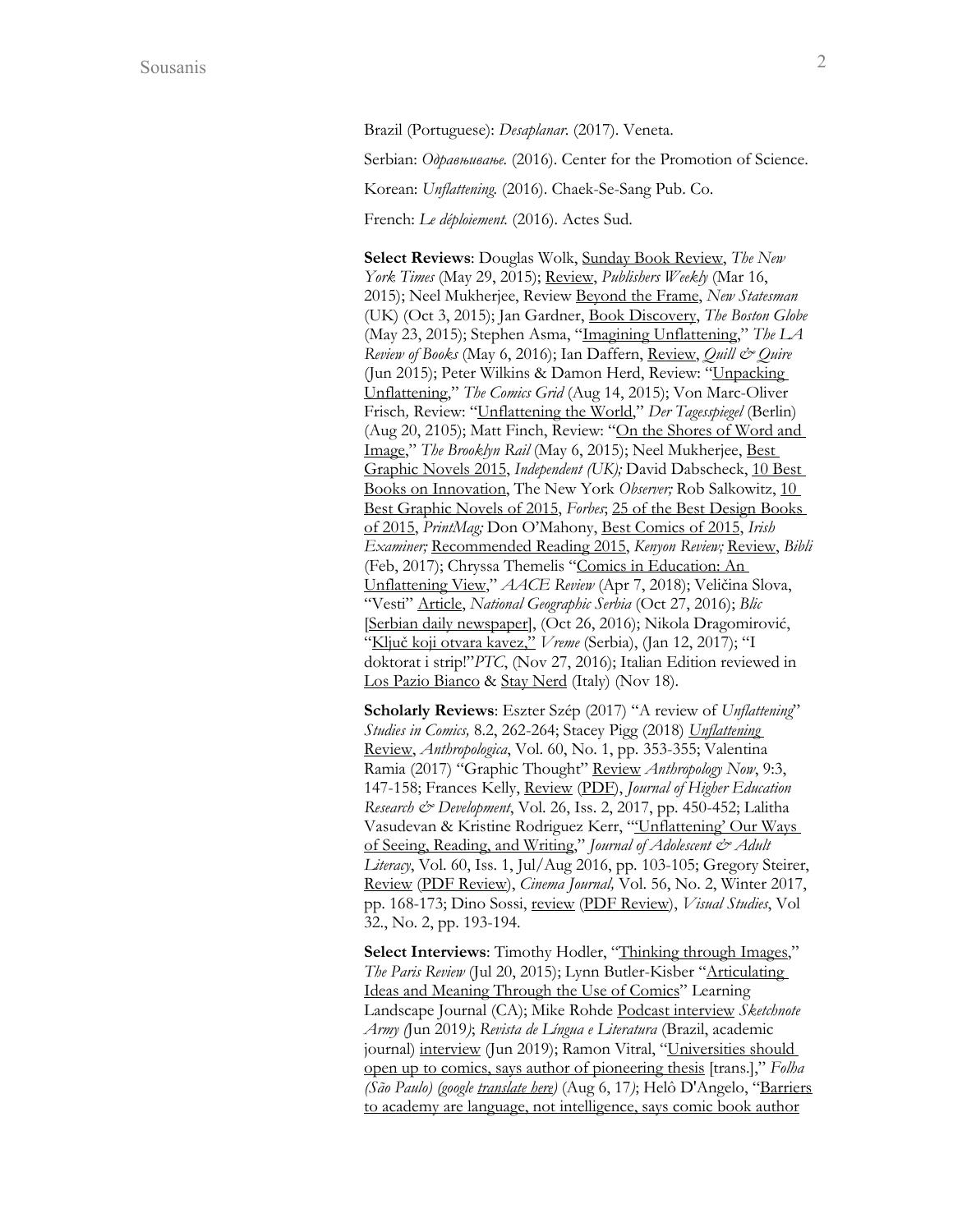[trans.]," Cult Magazine (Brazil) (Aug 21, 2017); Steven Heller, "Doctoral Dissertation as Graphic Novel," *PrintMag* (Aug 5, 2015); Kaitlin Mulhere, "Seeing in New Dimensions," *Inside Higher Education* (Mar 17, 2015); Henry Jenkins, "Geeking Out About The Comics Medium with Unflattening's Nick Sousanis," (in 4-parts) Jenkins's *Confessions of an Aca-Fan* (Sept 21, 2015); Chris Richardson, *Unflattening* interview, *This Is Not a Pipe Podcast* (Oct 18); Jamie Oppenheim, "Award-winning graphic novelist teaches new comics courses at SF State," SF State News (Jan 23, 2017); Stephen Asma, "The Power of Images (video)," *Meaning of Life TV*  (Dec 20, 2016); Cory Doctorow, "Doctoral Dissertation in Graphic Form," *BoingBoing* (Jun 21, 2015); Calvin Reid, More to Come (podcast), *Publishers Weekly* (Apr 03, 2015); Carla Nappi, Interview (podcast), New Books Network (Jun 12, 2015); Tomasz Żaglewski, trans. by Michał Błażejczyk, Interview: "We Need Visual Literacy" *Zeszyty Komiksowe* (Poland) Iss. 22, Comics – Theory, (Oct 2016); Steve McElwee "San Francisco-based artist and author nabs Penn State's graphic novel prize" *Central Daily Times* (Pennsylvania) Oct 1, 2016); Bruna Souza Cruz, "Professor Publishes Doctoral Thesis in the Form of a Comic in US," *UOL* (Brazil),(Jul 26, 2015); Feature in Rolling Stone Italy (Dec 18); China *Qdaily* interview (Apr 19); China *YangTze River Daily* interview (Apr 19); *Wayne State University* Grad School Interview (Mar 19); Jessica Carew Kraft, Interview: "Nick Sousanis Unflattens the World" The Battery SF (Oct 4, 2016); Eric Volmers, Interview, The Calgary Herald (May 9, 2015); Sydni Dunn, "Amazing Adventures of the Comic Book Dissertator" The Chronicle of Higher Education (Feb 28, 2014). John 'Reilly, "Visual Scholarship: Flatland, After Flatland." *Varoom Magazine 23 (UK)* (Autumn, 2013); Katya Korableva, "Scientist Nick Sousanis: 'Comics are a natural way of expressing our thoughts'," *Theory & Practice* (Russia, English text here), (Oct 6, 2012); Anthony Salcito, "Drawing on Inspiration: Challenging the World of Learning through Comics," *Microsoft's Daily Edventures* (Apr 4, 2012). (*All press links available www.spinweaveandcut.com/press)*

*Unflattening* has been selected as schoolwide Common Read:

**University of California Santa Cruz**, Cowell Residential College, 2017, 2018, 2019, 2020, 2021

**College for Creative Studies** (Detroit) 2016, 2017, 2018, 2019

**College of the Atlantic** (Maine) 2017

**Wellesley High School** (MA), Evolutions Program, 2017, 2018, 2019, 2020, 2021

Scholarly investigations of *Unflattening*:

"Unfurling *Unflattening"* (forthcoming, MIT Press), edited collection of essays on teaching with *Unflattening* in various educational contexts. Edited by Amanda O. Latz, Janine Utell, and Andrea Kantrowitz.

**AERA** Conference Session "**Unpacking** *Unflattening*" on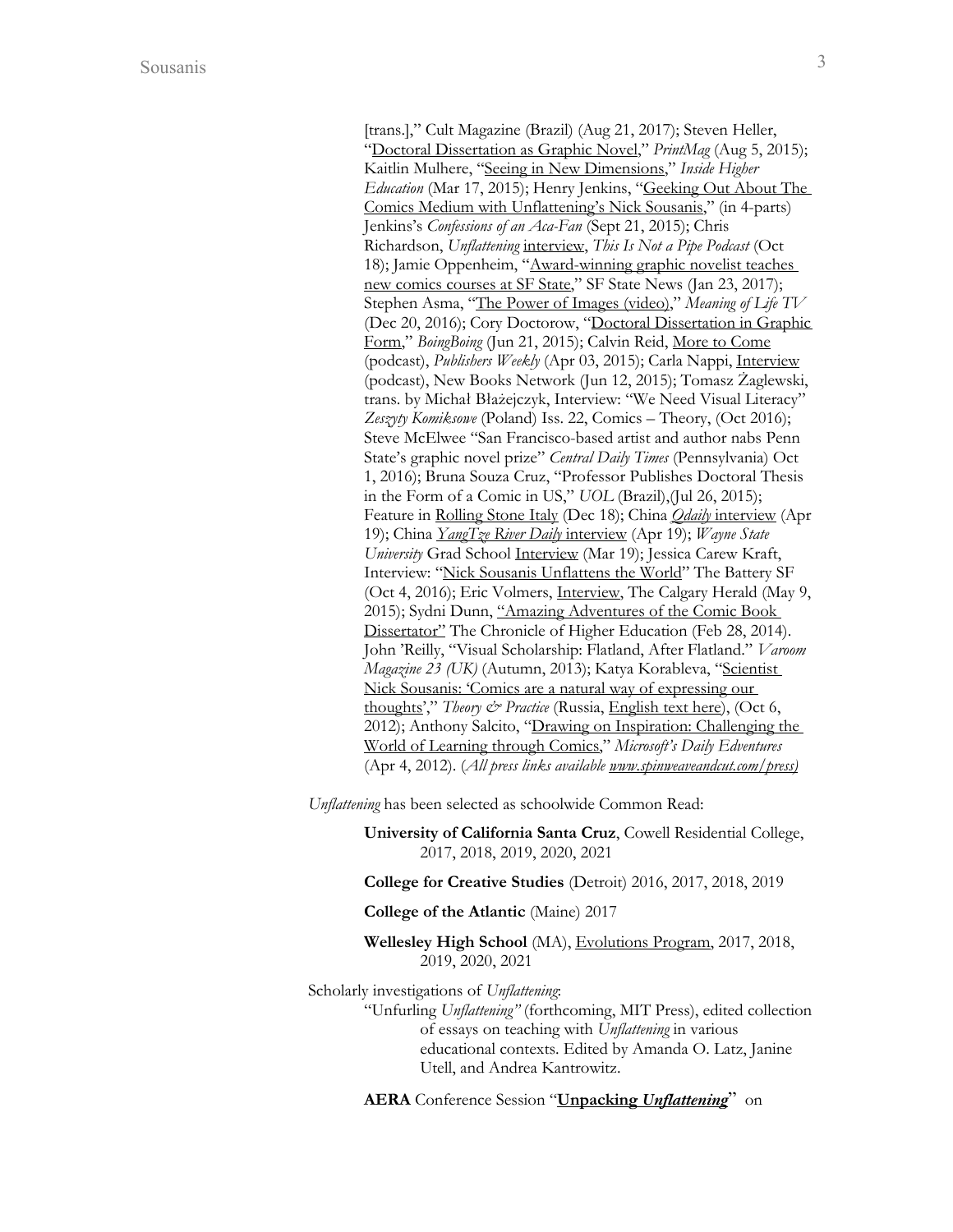|                   | teaching with Unflattening, 2019                                                                                                                                                                                                                                                                                                                                                                   |
|-------------------|----------------------------------------------------------------------------------------------------------------------------------------------------------------------------------------------------------------------------------------------------------------------------------------------------------------------------------------------------------------------------------------------------|
|                   | Unflattening in other media:                                                                                                                                                                                                                                                                                                                                                                       |
|                   | "Unflattening" composition by Philip Sheppard (recorded at Abbey<br>Road Studios) available on his album Fall from Earth, 2018.                                                                                                                                                                                                                                                                    |
|                   | "Unflattening" art exhibition at the <b>National Museum of</b><br>Modern and Contemporary Art, Korea (MMCA) in<br>commemoration of the 70th anniversary of the 1950-53<br>Korean War. (From the Korea Times: "The title<br>"Unflattening" came from Nick Sousanis' graphic novel as<br>the exhibit aims to provide fresh, different perspectives on<br>the war people think they all know.") 2020. |
|                   | "Unflattening: Flatness" choreographed dance by Alexia Petasis,<br>University of Maryland Baltimore County, 2017.<br>https://www.youtube.com/watch?v=DOSDEXV5mCI                                                                                                                                                                                                                                   |
|                   | "Desaplanando Horizontes" the 13th Festival de Verão da UFMG,<br>Brazil, theme inspired by Unflattening (Desaplanar in<br>Portuguese).                                                                                                                                                                                                                                                             |
| Articles/Chapters |                                                                                                                                                                                                                                                                                                                                                                                                    |
|                   | "Accessible Comics for Blind and Low Vision Readers: An Emerging<br>Journey" (forthcoming 2022). (Co-authored with Yue-Ting Siu,<br>Emily Beitiks, and Chancey Fleet.) Journal of Literary & Cultural<br>Disability Studies, special issue "Cripping Graphic Medicine".                                                                                                                            |
|                   | "Thinking in Comics: All Hands-On in the Classroom" chapter in With<br>Great Power Comes Great Pedagogy: Teaching, Learning, and Comic Books.<br>Edited by Susan Kirtley, Antero Gracia, and Peter Carlson.<br>University Press of Mississippi.                                                                                                                                                    |
|                   | "In the Cards: Collaboration and Comics-Making in the Traditional<br>English Classroom" co-authored chapter with Frederik Byrn<br>Køhlert in With Great Power Comes Great Pedagogy: Teaching, Learning,<br>and Comic Books. Edited by Susan Kirtley, Antero Gracia, and Peter<br>Carlson. University Press of Mississippi.                                                                         |
|                   | "Frames of Thought." In <i>PMLA</i> special issue "How We Write Now: The<br>Humanities, the Academy, and the Twenty-First-Century World."<br>Vol. 133, No. 1, Jan. 2018, pp. 154–159 (6).<br>https://doi.org/10.1632/pmla.2018.133.1.154                                                                                                                                                           |
|                   | "Frames of Thought," reprinted Jan. 2019, in Humanities Futures/Franklin<br>Humanities Institute online publication.<br>https://humanitiesfutures.org/papers/frames-of-thought/                                                                                                                                                                                                                    |
|                   | "Two Per Cent of What? Constructing a Corpus of Typical American<br>Comic Books." (2018). In Empirical Comics Research: Digital,<br>Multimodal, and Cognitive Methods. Co-author with B. Beaty & B.<br>Woo. Edited by A. Dunst, J. Laubrock, & J. Wildfeuer. Routledge<br>Press.                                                                                                                   |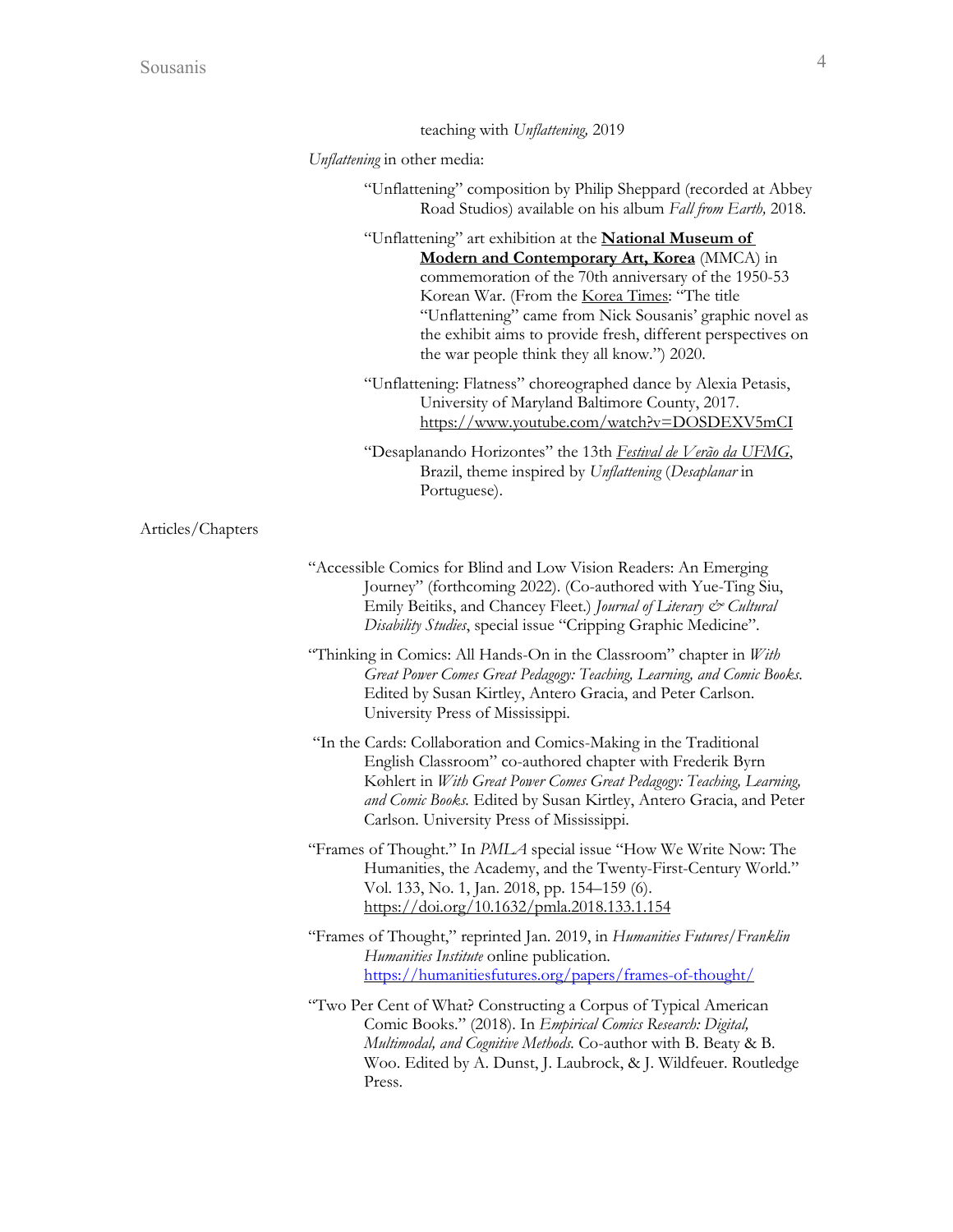- "Thinking in Comics: An Emerging Process." (2017). In *Arts-Based Research in Education: Foundations for Practice*, 2nd Edition. Edited by M. Cahnmann-Taylor & R. Siegesmund. Routledge Press.
- "How to Draw Comics the Scholarly Way: Creating Comics-Based Research in the Academy." (2017). In *The Handbook of Arts-Based Research.* Co-authored with P. Kuttner & M. Weaver-Hightower. Edited by P. Leavy. Guilford Press.
- "A Life in Comics: The Graphic Adventures of Karen Green." (Summer 2017). Comic in *Columbia Magazine*.
- "Beyond Illustration." (2017). Chapter in *Science Meets Comics: Proceedings of the Symposium on Communicating and Designing the Future of Food in the Anthropocene*. Berlin: Verlag.
- "The Fragile Framework." Climate change comic. (Nov 2015). *Nature*, *527,*  p. *427–435.* Co-authored with Richard Monastersky*.* Subsequently reprinted 2016 in comics anthology *World War 3 Illustrated*, #47, special environmental issue "Climate Chaos."
- "Behind the Scenes of a Dissertation in Comics Form." (2015). *Digital Humanities Quarterly*, Vol. 9, No. 4.
- "Against the Flow." (Oct 4, 2015). Comic in *The Boston Globe* Ideas Section.
- "Grids and Gestures: A Comics Making Exercise." (2015). *SANE journal: Sequential Art Narrative in Education*: Vol. 2: Iss. 1, Article 8.
- "Continuing a Conversation with Maxine Greene in Comics." (2015). (Coauthored with Daiyu Suzuki). *Teachers College Record,* Vol. 117 No. 10, p. 1-6.
- "Upwards." (May 24, 2015). Comic in *The Boston Globe* Ideas Section.
- "Envisioning possibilities: visualising as enquiry in literacy studies." (Jan 2015). (Co-authored with Anna Smith and Matthew Hall.) *Literacy,* Vol. 49, Iss. 1, p. 3-11.
- "Threads: A Spinning Fable." (Dec 2014). Comic in *Journal of Curriculum and Pedagogy,* Vol. 11, Iss. 2, p. 102-106.
- "Reconsidering Scholarship through a Dissertation in Comics Form." (Dec 30, 2014). Media Commons.
- "Why not? A partial postmortem on creating a dissertation in comics form." (Nov 11, 2014). Media Commons.
- "Reframing the Discussion—a brief reflection on Genres of Scholarly Knowledge Production." Jan 22, 2015. Medium.com.
- Cover for *Association of American Colleges and Universities* special issue on Diversity & Democracy, Winter 2015.
- "Comics as a Tool for Inquiry." (2012). Image-text conference paper in *Juniata Voices,* Vol. 12, p. 162-172.
- "101 Miles of Monument." (2012). Comic (illustrator, story by Jim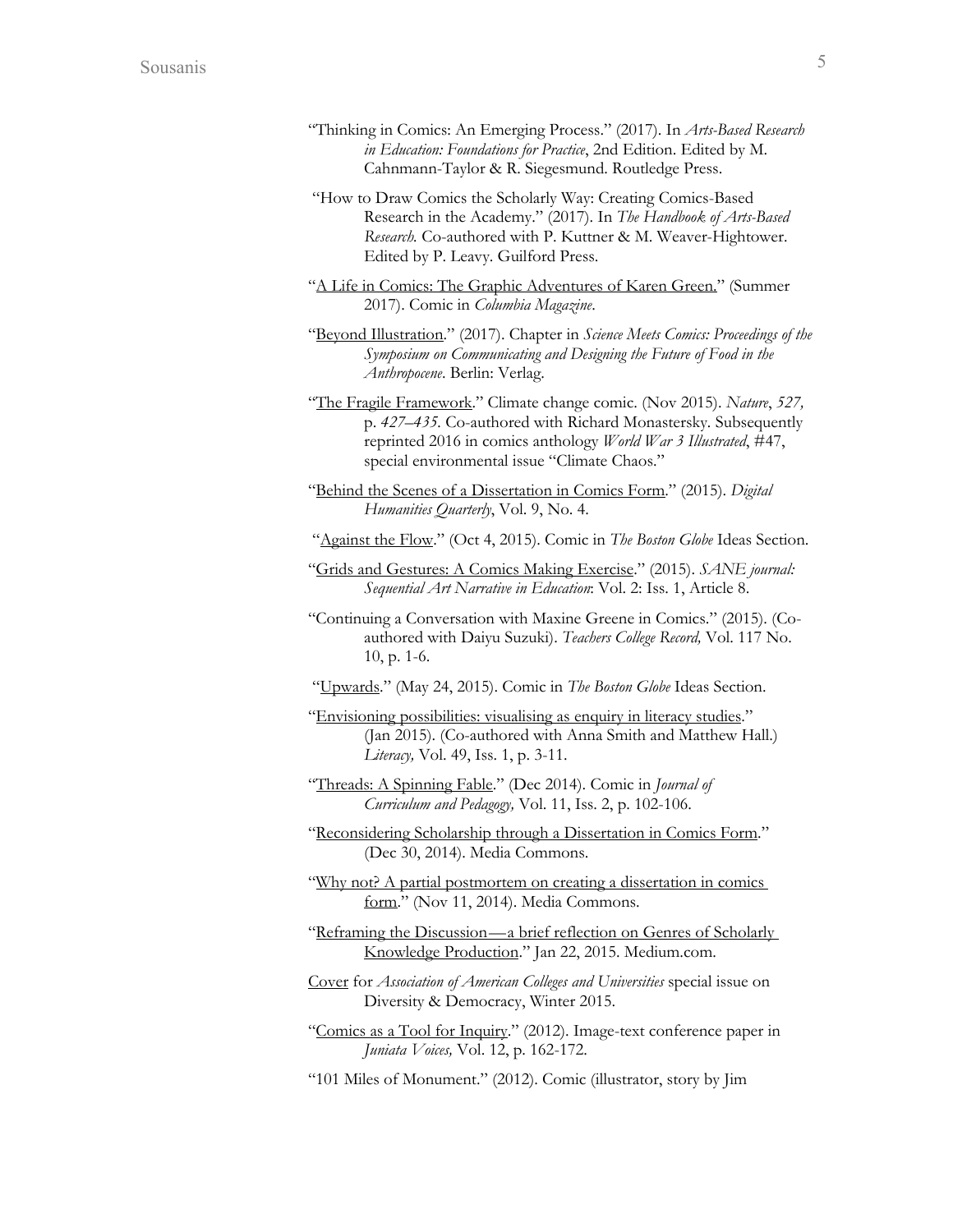- "The Shape of Our Thoughts." (Summer, 2012). Comics Essay in *Visual Arts Research*, Vol. 39, No. 1.
- "The Importance of Seeing Double." (Mar 2011). Comics Essay in *Integrative Pathways*, Vol. 33, No. 1.
- "Mind the Gaps." (2011). Comics Essay, chapter in Vinz & Schaafsma *On Narrative Inquiry,* New York: Teachers College Press.
- "A different kind of diversity: Collaboration across content areas intensifies learning." (Oct 2010). (Co-authored with Ryan Goble) *The Journal of Staff Development (JSD)*, Vol. 31, No. 5.
- "Creativity Reconsidered: Incorporating Care." (Jul 2011). In *International Online Journal of Learning and Teaching in Higher Education*, Vol. 3: Proceedings of the 2009 Conference of the European Affective Education Network (EAEN).
- "Journeys Past; Futures Forged." (2010). Comics Essay, *Speaking Worlds: Oral Histories from…(*District 79)*,* Student Press Initiative, Teachers College.
- "Maxine Says." (2010, 2008 original). Comics Essay in *Dear Maxine: Letters from the Unfinished Conversation*, Teachers College Press.
- "What's Next, Charles?" & "A Conversation with Charles." (2010). Essay & Comics Essay in the monograph, *Charles McGee: Eminent Artist*, *The Kresge Foundation*.
- "Game Show Detroit: Possibilities." (2006). Comics Essay, *Contemporary Art Institute of Detroit (CAID). (*Reprinted for *Games+Learning+Society Conference, 2012*)

Interviews (general)

Parenthetical Recluse Podcast Interview (July 2021); *Well-Read Investor* Podcast Interview (Jun 2021); *San Diego Comic-Con @Home* interview about my teaching of comics with Susan Kirtley & Peter Carlson (June 2020); *Workshops Work* podcast interview w/Myriam Hadnes (June 2020); *Professor Latinx Podcast* (Frederick Luis Aldama) video interview on Existence, Comics, & Comics Creation (July 2020); "How We Write Now," in *MLA Newsletter*, Vol. 50, No. 2, pp 3-4 (Summer 2018); *SFSU Alumni Mag* interview (Jun 2019); Sunday Page: "Nick Sousanis on Frank Quitely," *FumettoLogica* (Jan 21, 2018); Shea Fitzpatrick, "Why You Should Draw Comics Even If You Can't Draw," *The Queue* (Aug 20, 2017); "Continuing a Conversation with Maxine Greene in Comics" video interview in TC Vialogues (May 16, 2017); Carlos J. Rodriguez "Comics as a Pedagogical Tool. Interview with Nick Sousanis" in *Aprender Colaborando: Experiencias Educativas Para Mentes Colaborativas* (Dec 13, 2017); Jamie Oppenheim, "SF State Humanities professor takes home Eisner Award," in *SF State News* (Aug 2, 2018); Jamie Oppenheim, "Award-winning graphic novelist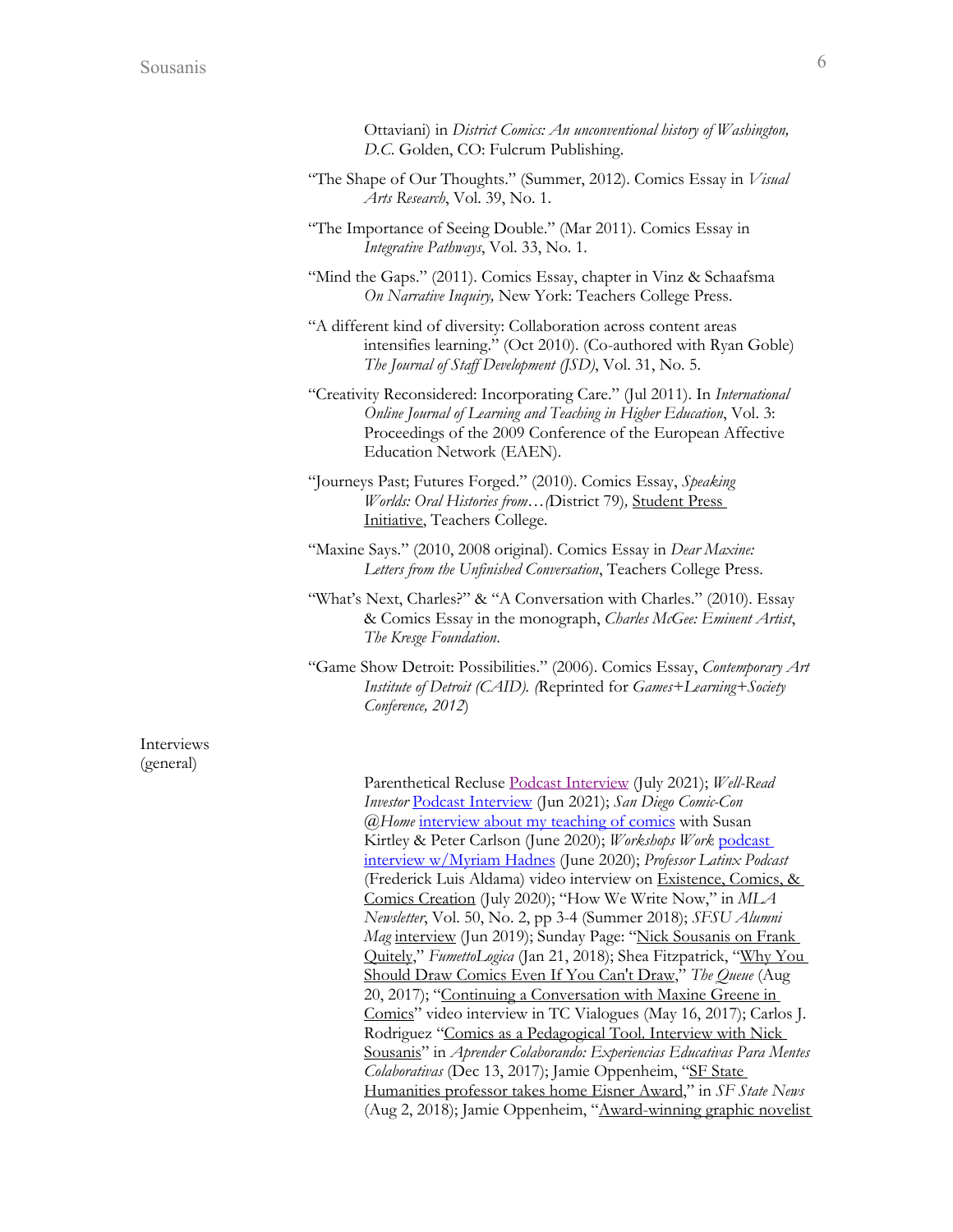teaches new comics courses at SF State," *SF State News* (Jan 23, 2017); Matt Itelson, "Prolific Comic Book Collection Donated to San Francisco State," *LCA News*, (Aug 15, 2018); Paul Eichenholtz, "Superman no. 1 issue included in new comic book archive," in *Golden Gate Xpress* (Sep 26, 2018); Amanda Aragone, "Teachers graphic novel inspires launch of comics studies minor" in *Golden Gate Express* (Oct 19, 2016); Kana Yasuda, "University encourages critical thinking with comics and zombies," in *Golden Gate Xpress* (Feb 21, 2017).

## INVITED TALKS

|  | 2022 Symposium on Comic Arts (online), Invited Speaker |  |  |  |  |
|--|--------------------------------------------------------|--|--|--|--|
|--|--------------------------------------------------------|--|--|--|--|

- **2021 University of the Arts London,** MA:UX Symposium "Being Here" In conversation with Dylan Yamada-Rice (recording)
	- **Camberwell College of the Arts,** London, Invited Speaker
	- Franklin & Marshall College, Invited Speaker (*link*)
	- **University of California Santa Cruz Cowell Residential College,**  Plenary Session (online) for *Unflattening* as Summer Common Read, 2021
	- **Transitions 9 (comics conference),** Keynote, University of London, England, 2021
	- **University of Pennsylvania,** Panelist for Graphic Histories: Understanding the Middle East and Africa Through Comics
- **2020 Carnegie Project on the Education Doctorate (CPED),** Keynote (online), 2020
	- **University of California Santa Cruz Cowell Residential College,**  Plenary Session (online) for *Unflattening* as Summer Common Read, 2020
	- **Comic-Con @ Home, Teaching and Learning with Comics** (online) session, 2020
	- **Transitions 9 (comics conference),** scheduled Keynote (cancelled: pandemic), University of London, England, 2020
	- **Michigan State University Comics Forum Conference,** Keynote, 2020
- **2019 Claremont McKenna College, Athenaeum Lecture Series,** Invited Speaker, 2019
	- **University of California Santa Cruz Cowell Residential College,**  Plenary Session for *Unflattening* as Summer Common Read, 2019

**Emory University, IDEAS Week,** Keynote and Class Visits, 2019

**Cycling 74 – Company Retreat,** Invited Speaker & workshop, 2019

**2018 Duke University – Franklin Humanities Center: Neurodiversities Symposium,** Invited Speaker & public workshop, 2018 (\* Workshop/Interview Video, longer version)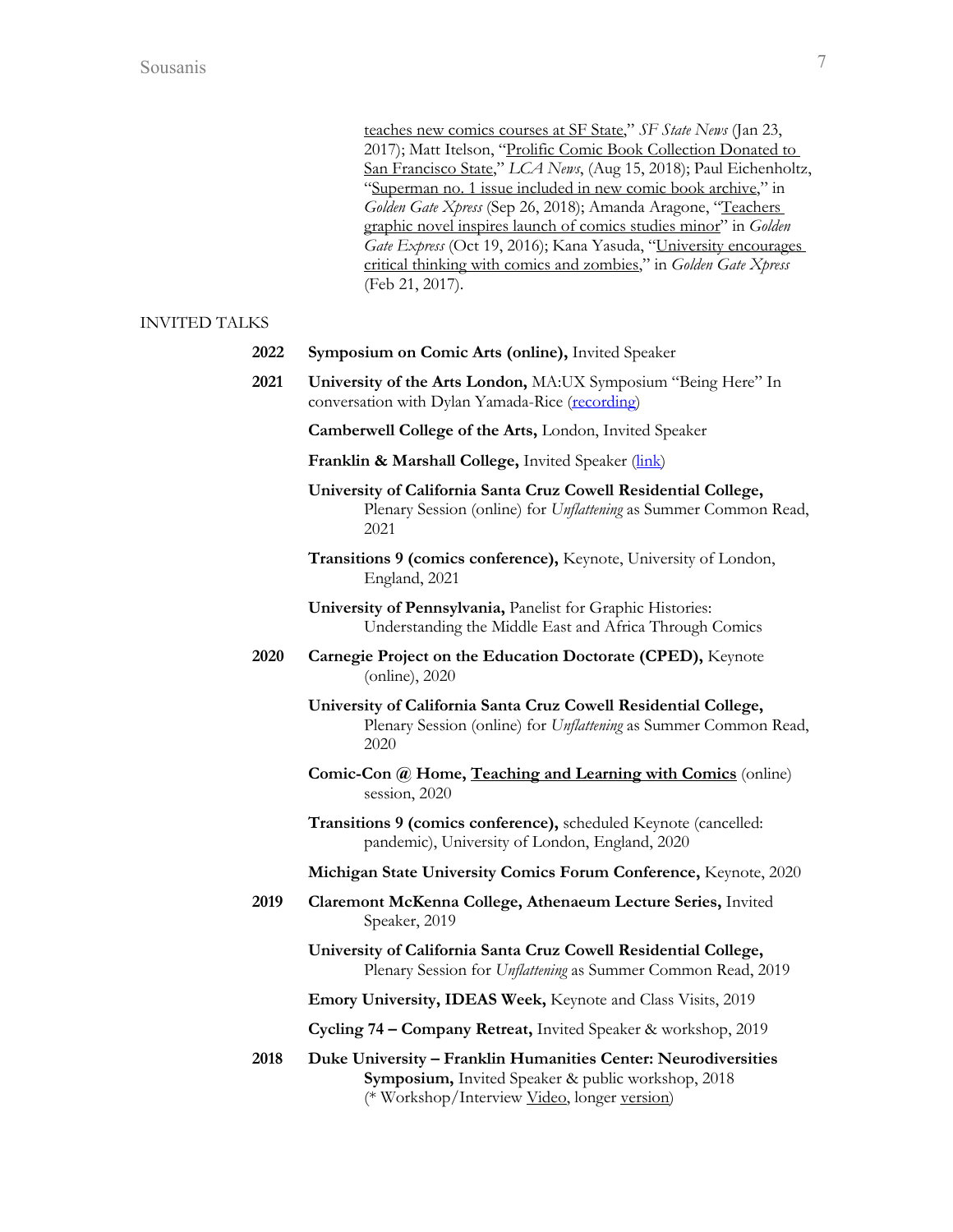**University of California Santa Cruz Cowell Residential College,**  Plenary Session for *Unflattening* as Summer Common Read, 2018

**Wayne State University** (Detroit), 2018

- **National Resource Center for Swedish as a Second Language Education Symposium,** Keynote (Virtual), Stockholm University, 2018 (\*Video Documentation – also on YouTube)
- **UNICÓMIC XX: International Congress of Academic Studies on Comics**, (keynote) University of Alicante, Spain, "Thinking in Comics" and workshop "Comics as a Way of Thinking"
- **University of Northern Colorado,** Visiting Artist (public talk and multiple workshops with graduate art education students), 2018
- **Chicago Humanities Festival,** Author Talk, 2018
- **Claremont Graduate University,** "Re-Imagining the University Through the Arts" invited lecture series, along with multiple workshops with students and faculty, 2018
- **University of Virginia,** "Diss-entangling from the Monograph: A Nontraditional Dissertations Panel" Scholars Lab with A.D. Carson & Amanda Visconti, 2018
- **2017 International Comics Arts Forum (ICAF),** (keynote) *Comics Studies Society* "Pedagogy Roundtable featuring Professor Nick Sousanis", 2017

**University of Michigan Colloquium** "Humility in the Age of Self-Promotion," workshop, 2017

- **College for Creative Studies** workshop & class visits as part of *Unflattening* as Common Read, 2017
- **University of California Santa Cruz Cowell Residential College,**  Plenary Session for *Unflattening* as Summer Common Read, 2017
- **Making and Materiality Conference** (keynote) hosted by Penn Visual Studies, 2017
- **Temple University Graphic Thinking,** Philadelphia, 2017, 3 Events:

**Comics as a Way of Thinking** undergraduate workshop

**Exploring Diverse Forms of the Dissertation** graduate student lecture

**Comics in the Classroom** faculty workshop

- **4as Jornadas Internacionais de Histórias em Quadrinhos Conference** (4th Annual International Comics Conference), (keynote), São Paulo, Brazil, 2017
- **Instituto Europeo de Design** (IDE), public talk, São Paulo, Brazil, 2017
- **Instituto Singularidades** (teachers college), public talk, São Paulo, Brazil, 2017
- **ReGenring Academic Writing & Assessment Conference** (keynote), Nottingham, UK, 2017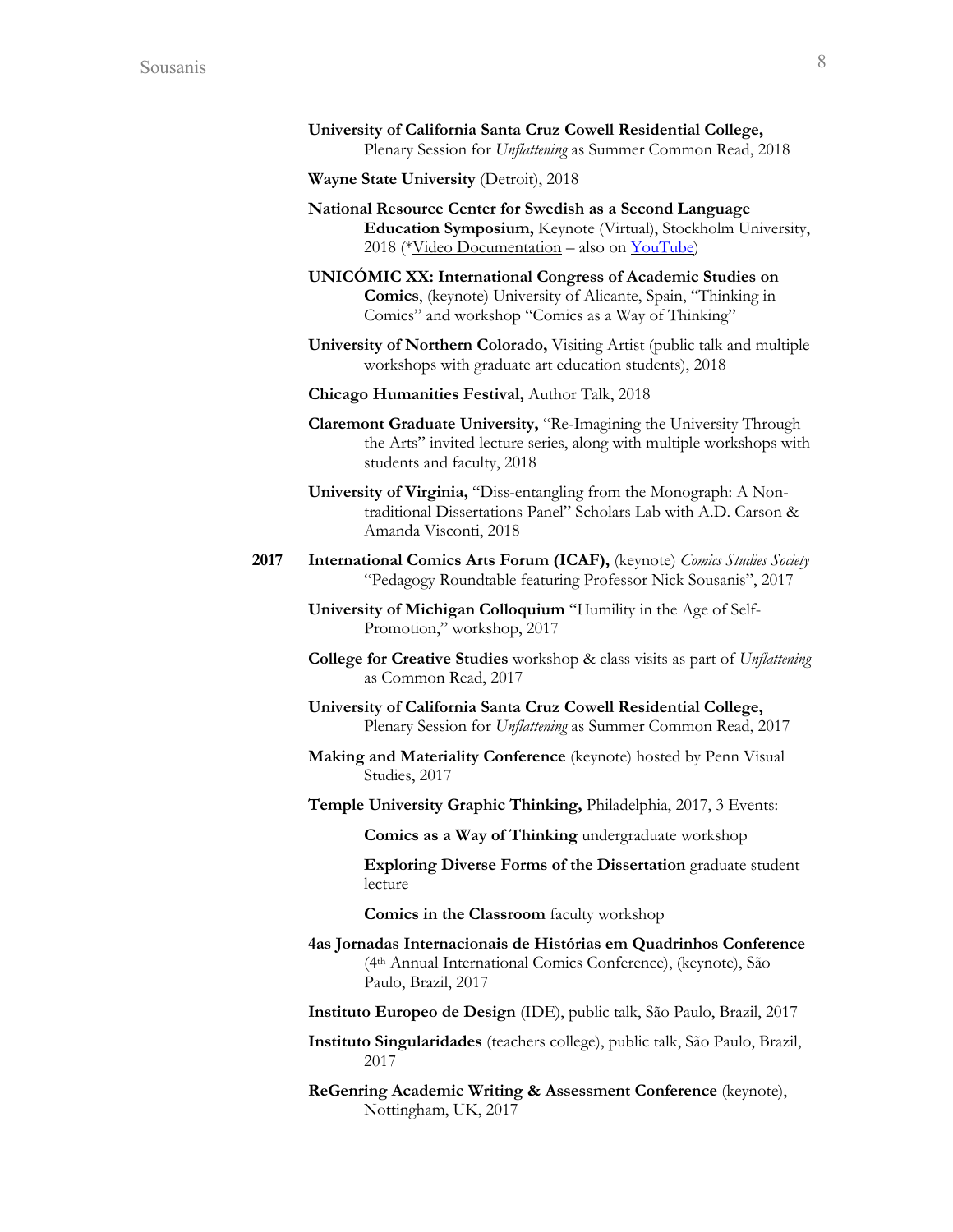|      | Oxford University, Critical Visualization Lecture, UK, 2017                                                                                 |
|------|---------------------------------------------------------------------------------------------------------------------------------------------|
|      | Arts One "Seeing & Knowing" Lecture & workshop, University of<br>British Columbia, Canada, 2017                                             |
|      | metaLAB @ Harvard, Cambridge, MA, 2017                                                                                                      |
|      | Diablo Valley College author series, Pleasant Hill, CA, 2017                                                                                |
|      | Journal of Language & Literacy Education (JoLLE) (keynote),<br>University of Georgia, GA, 2017                                              |
|      | European School of Visual Arts, Angouléme, France, 2017                                                                                     |
| 2016 | Annenberg School of Communication, Penn, PA, 2016                                                                                           |
|      | Davidson College, Davidson, NC, 2016                                                                                                        |
|      | NextGen PhD Series, University of Iowa, IA, 2016                                                                                            |
|      | <b>Image Lab</b> @ University of Wisconsin-Madison, 2016                                                                                    |
|      | The Battery, San Francisco, CA, 2016                                                                                                        |
|      | Lynd Ward Prize Talk, Penn State University, PA, 2016                                                                                       |
|      | Jaipur Lit Fest Boulder, CO, 2016                                                                                                           |
|      | San Francisco Art Institute, 2016                                                                                                           |
|      | National Gallery of Art, Washington, D.C., 2016                                                                                             |
|      | Sketching in Practice Symposium (keynote), Simon Fraser University,<br>Vancouver, BC, 2016                                                  |
|      | College for Creative Studies: Toyota Lecture, Detroit, MI, 2016                                                                             |
|      | Franklin Humanities StoryLab @ Duke, Raleigh, NC, 2016                                                                                      |
|      | Tapestry: Data Storytelling Conference (Keynote), Denver, CO, 2016                                                                          |
|      | Miami University: McComb Conference on Creative Writing<br>(Keynote), Miami, OH, 2016                                                       |
|      | Kent State University, OH, 2016                                                                                                             |
|      | University of Illinois Urbana-Champaign, 2016                                                                                               |
|      | WHERE NEXT?: Creative Writing, Narrative, Film and<br><b>Contemporary Art</b> (Panelist), Alberta College of Art & Design,<br>Calgary, 2016 |
|      | <b>Centre for Contemporary Arts (virtual), Glasgow, 2016</b>                                                                                |
|      | NYC Department of Education: Comics in the Classroom<br>Conference (speaker/panelist/workshop), NYC, 2016                                   |
| 2015 | <b>Vanderbilt Film Theory &amp; Visual Culture Seminar, Nashville, TN, 2015</b>                                                             |
|      | Moscow International High-Quality Fiction and Non-Fiction Book<br>Fair (Virtual), Moscow, Russia, 2015                                      |
|      | University of Oregon, Eugene, OR, 2015                                                                                                      |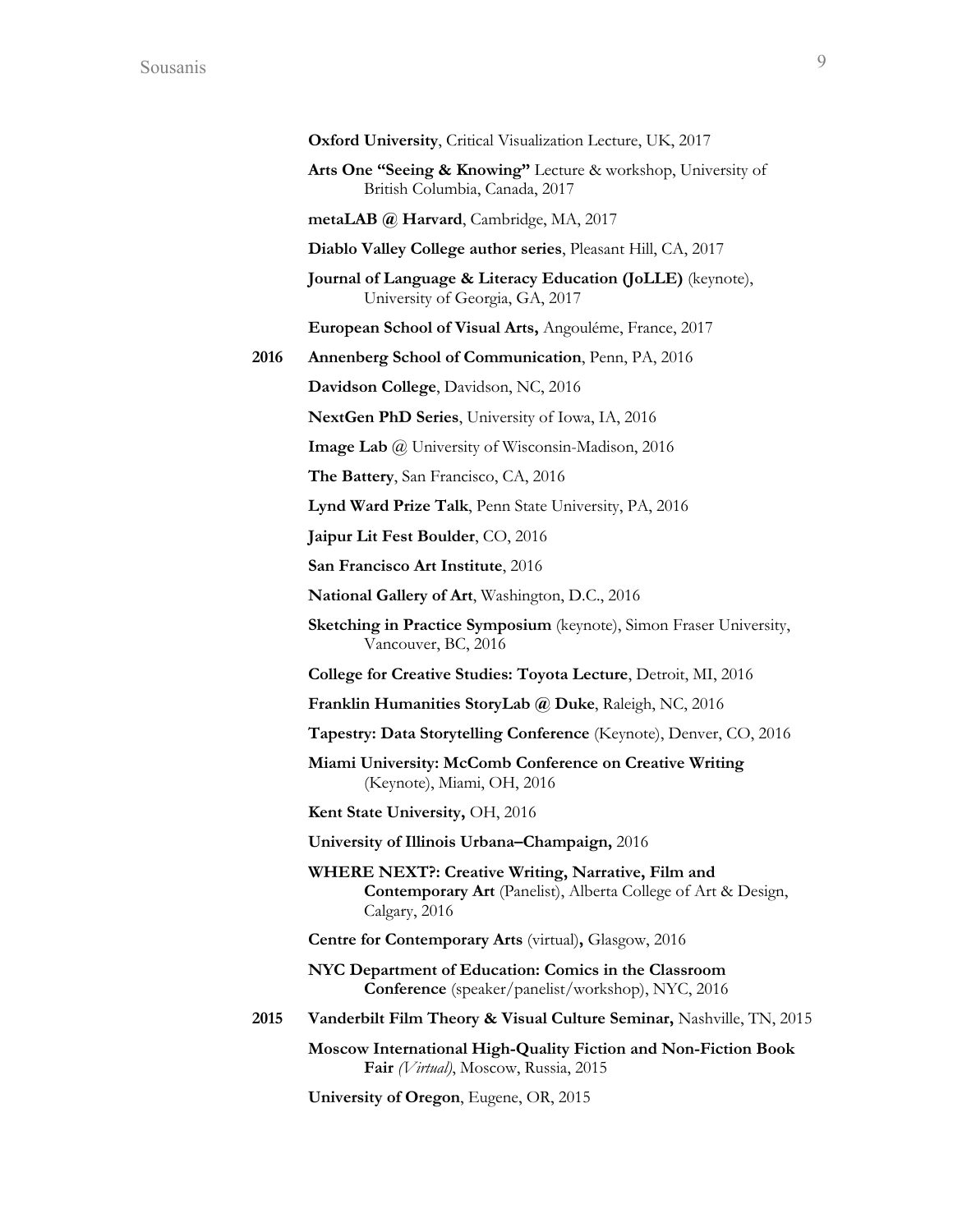| <b>Notre Dame, South Bend, IN, 2015</b> |  |  |  |  |
|-----------------------------------------|--|--|--|--|
|-----------------------------------------|--|--|--|--|

**Texas Book Festival** (invited author), Austin, TX (2015)

**Science Meets Comics/Anthropocene Kitchen Symposium, Humboldt University**, Berlin, Germany, 2015

**Harvard Graduate School of Education**, Cambridge, MA, 2015

**Microsoft Research Cambridge**, MA, 2015

**College Unbound**, Providence, RI, 2015

**Teachers College, Columbia University**, NYC, 2015

**Brooklyn Book Festival** (invited author), NYC (2015)

**University of Washington Simpson Center for the Humanities**, Seattle, 2015

**Rochester Institute of Technology**, New York, 2015

- **2014 Princeton University Department of English**, NJ, 2014
	- **Toledo Museum of Art**, OH, *International Visual Literacy Association*  Conference (Keynote), 2014
	- **CUNY Graduate Center**, NYC, (Panelist), *What Is a Dissertation? New Models, New Methods, New Media*, 2014

**UCLA – Charles E. Young Research Library**, Los Angeles, CA, 2014

**Reform Symposium Free Online Conference** (RSCON5): The Future of Education (Virtual Keynote): "Thinking through Comics," 2014

**2013 Visitors Studies Association Conference** (Keynote) Conference, Milwaukee, WI, 2013

**Microsoft Research** Redmond, WA (alongside solo exhibition), 2013

**Stanford University**: **Graphic Narrative Project**, CA, 2013

**Oakland University**, MI, 2012. "Comics and education"

**Detroit Opera House**, MI, 2007. "Detroit Arts Spaces."

**Panelist, Museum of Contemporary Art Detroit** (MoCAD), MI, 2007: "State of the Art: Arts writing in Detroit."

**University of Michigan School of Art & Design**, MI, 2007. Guest critic.

**Guest Speaker (in-person & virtual)** 2010-Present. Select locations: Georgia Tech, University of Georgia, University of Maryland Baltimore County, University of British Columbia, USC – Henry Jenkins's grad seminar; Teachers College; Rutgers-Newark – Honors Living-Learning Community; NYU Steinhardt; Marymount Manhattan College, NY; UPenn; Northern Illinois University; Penn State; University of Washington; Providence College; Charles Darwin University (Australia); California College of the Arts; Glenbard School District (IL); University of Calgary; Adelphi University, NY; Kutztown University, PA; Wellesley High School, YouthWrite Camp, Calgary; CLmooc education network.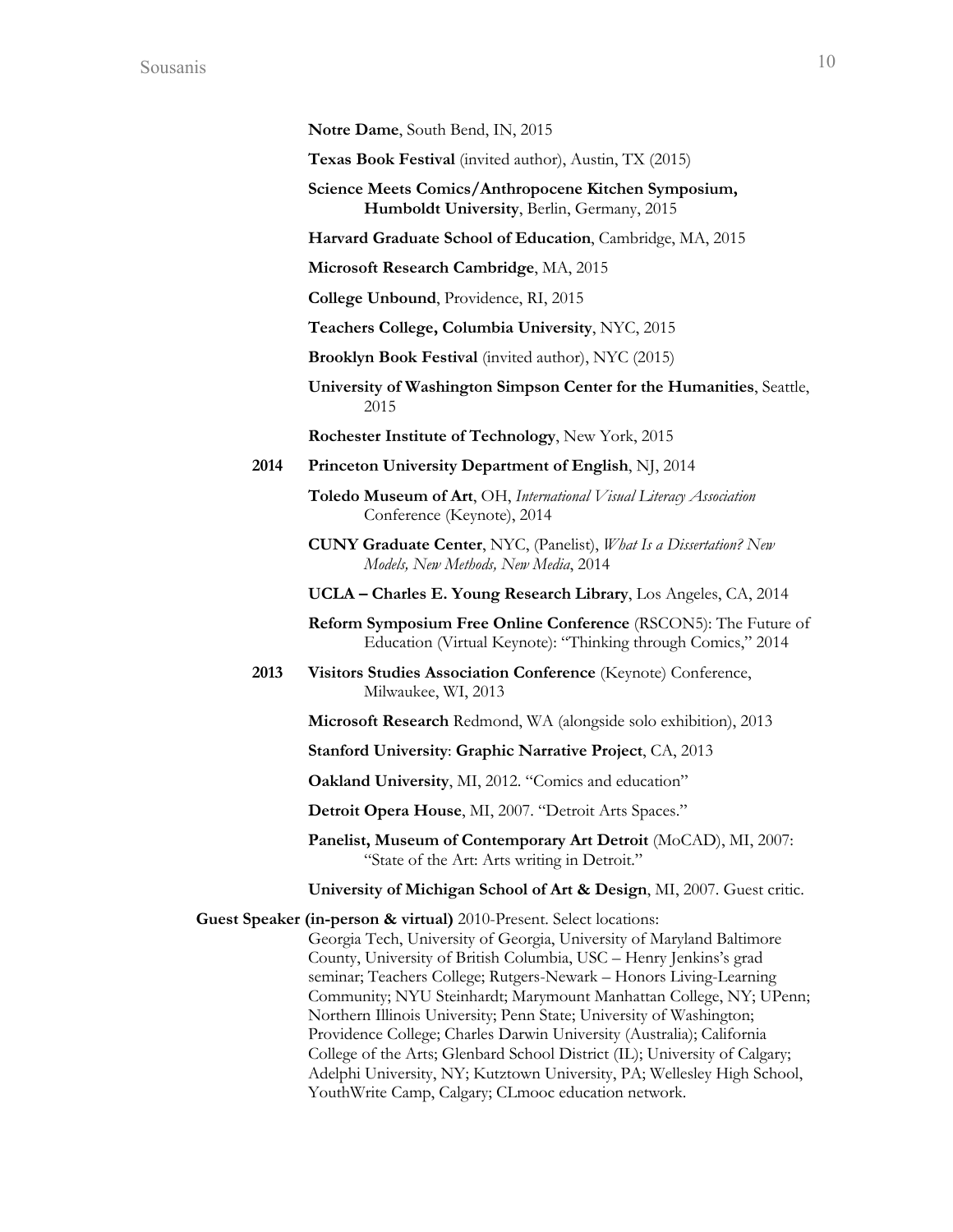| SERVICE | Comics Studies Minor, Coordinator<br>Primary instructor, develop and propose new courses, coordinate<br>with faculty and lecturers on classes, advise students                                                                                                                                         |
|---------|--------------------------------------------------------------------------------------------------------------------------------------------------------------------------------------------------------------------------------------------------------------------------------------------------------|
|         | Comics Studies Affinity Group, Coordinator (2018-ongoing)                                                                                                                                                                                                                                              |
|         | Adapting Comics for Blind & Low Vision Readers One Day Virtual<br>Symposium, co-organizer, August 12, 2021                                                                                                                                                                                             |
|         | Adapting Comics for Blind & Low Vision Readers Roundtable Discussion,<br>co-organizer, March 23, 2021                                                                                                                                                                                                  |
|         | SFSU Comics in the Classroom Interactive Online Workshop, co-organizer,<br>January 22, 2021                                                                                                                                                                                                            |
|         | Thomas Bentley Rue Platinum & Golden Age Comic Book & Adventure Strips<br>Archive, Faculty Coordinator<br>Facilitated acquisition of nearly 1,000 comic books and related<br>material, worked extensively with donor and campus partners,<br>including Library where archive is now permanently housed |
|         | Planned and hosted reception for Archive at Library<br>$(2019)$ , ~80 attendees: faculty, staff, students, and public                                                                                                                                                                                  |
|         | Coordinated participation in Undergraduate Research Showcase (2018,<br>2019)                                                                                                                                                                                                                           |
|         | Guest lectures and Comics workshops for various SF State faculty members                                                                                                                                                                                                                               |
|         | HUM-LS Lecturer Review Committee (2017, 2018)                                                                                                                                                                                                                                                          |
|         | Classroom Observations for Lecturer and Tenured Faculty (2018)                                                                                                                                                                                                                                         |
|         | Mid-Term Department Chair (HUM-LS) Review Committee (2017-2018)                                                                                                                                                                                                                                        |
|         | Advising, HUM & LS Students, (ongoing)                                                                                                                                                                                                                                                                 |
|         | Advisor, Liberal Studies Student Organization (LSSO), (2017-2018)                                                                                                                                                                                                                                      |
|         | External MFA Thesis Defense Reader for Shuchi Mishra, California<br>College of the Arts, Comics (2019)                                                                                                                                                                                                 |
|         | External Dissertation Advisor for Doctoral Candidate Rachel Kaminski-<br>Sanders University of Georgia (2016-2018)                                                                                                                                                                                     |
|         | External Dissertation Advisor for Doctoral Candidate Aimee Jo Valentine<br>Western Michigan University (2016-2017)                                                                                                                                                                                     |
|         | External Dissertation Advisor for Doctoral Candidate Michele Mercer Lee,<br>California Institute of Integral Studies (2015-2016)                                                                                                                                                                       |
|         | External MFA Thesis Defense Reader for Craig Campbell, California<br>College of the Arts, Comics (2017)                                                                                                                                                                                                |
|         | MA Thesis Advisor for Brixby Larzelier - Geography (2019)                                                                                                                                                                                                                                              |
|         | MA Thesis Defense Reader for Michael Villegas – Humanities (2018)                                                                                                                                                                                                                                      |
|         | MA Thesis Advisor for Cathy $Vo$ – Humanities (2017)                                                                                                                                                                                                                                                   |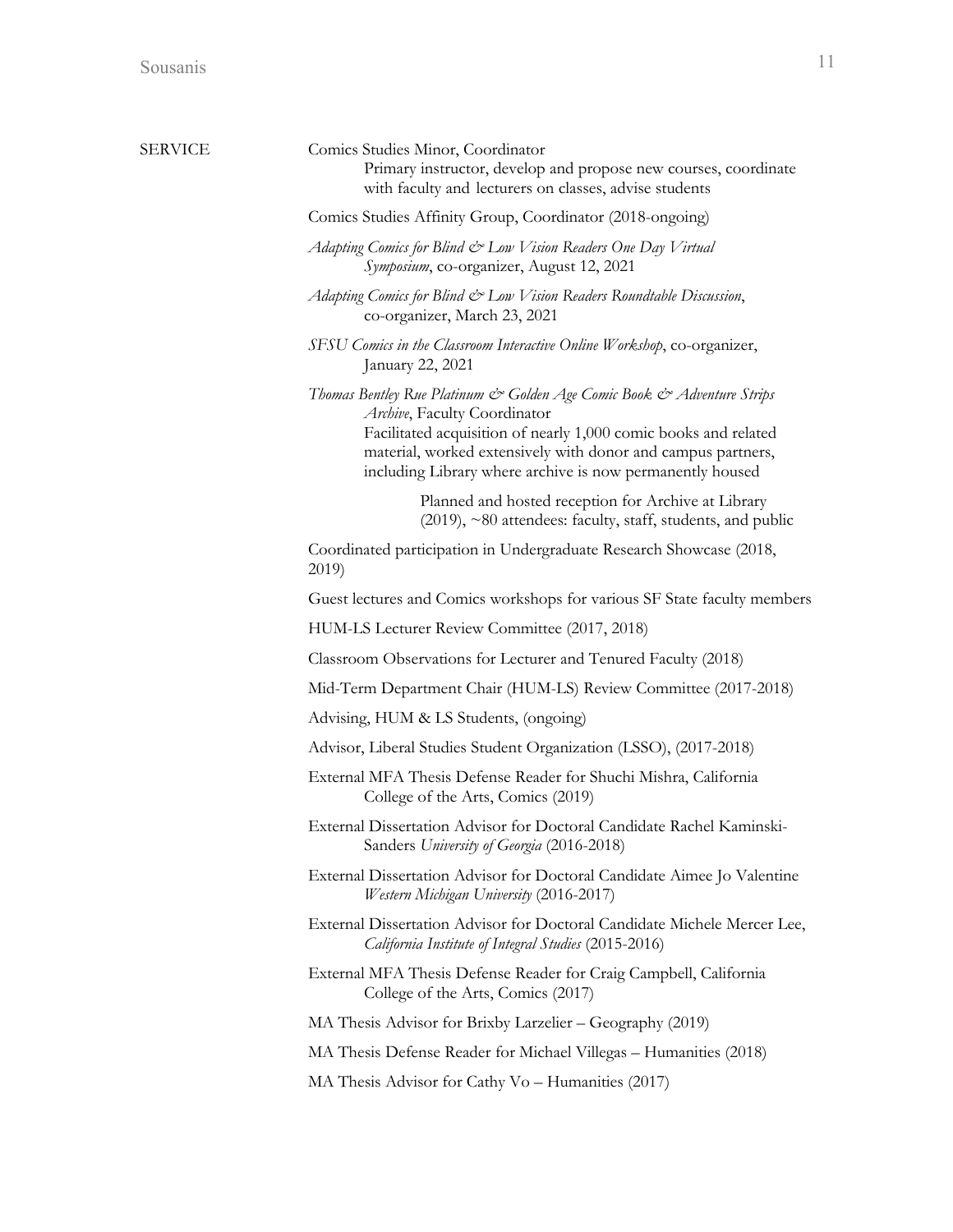|               | Faculty Commencement Speaker, Liberal Studies Graduation (2017, 2018)                                                                                                                                          |
|---------------|----------------------------------------------------------------------------------------------------------------------------------------------------------------------------------------------------------------|
|               | Wrote numerous student recommendations for graduate school<br>applications and scholarship awards                                                                                                              |
| <b>GRANTS</b> |                                                                                                                                                                                                                |
|               | LCA Extraordinary Ideas Grant, San Francisco State University, for<br>Comics in our Classrooms co-applicant with Jim Gilligan & Trevor<br>Getz as Comics Studies Working Group, 2021<br>\$2,100                |
|               | LCA Extraordinary Ideas Grant, San Francisco State University, for<br>Comics in our Classrooms co-applicant with Yue-Ting Siu as Comics<br>Studies-Program in Visual Impairment collaboration, 2020<br>\$2,000 |
|               | <b>LCA Extraordinary Ideas Grant</b> , San Francisco State University, for<br>Comics in our Classrooms co-applicant with Jim Gilligan as Comics<br><b>Studies Working Group, 2019</b><br>\$2,100               |
|               | Development of Research and Creativity (DRC) Grant, San Francisco<br>State University, 2017-2018<br>\$7,791                                                                                                    |
|               | Social Science and Humanities Research Council (SSHRC) Insight<br><b>Development Grant</b> , for <i>What Were Comics</i> (as co-applicant with<br>Bart Beaty and Benjamin Woo), 2015<br>\$280,879 (CAD)        |
|               | Teachers College, Columbia University, Provost Doctoral<br>Dissertation Grant, 2014                                                                                                                            |
|               | Office of the Provost, Teachers College Provost Investment Fund, for<br>Creativity, Play, and the Imagination across the Disciplines conference (co-<br>applicant with Suzanne Choo), 2011<br>\$20,000         |
|               | Microsoft Research sponsorship for Creativity, Play, and the Imagination across<br>the Disciplines conference, 2011<br>\$10,000                                                                                |
| HONORS/AWARDS |                                                                                                                                                                                                                |
|               | 2021 Marcus Transformative Research Award, San Francisco State<br>University (Sabbatical Fall 2021)                                                                                                            |
|               | 2019 Presidential Award for Professional Development of<br>Probationary Faculty, San Francisco State University, Awarded<br>Sabbatical Spring Term 2019                                                        |

- **2018 Eisner Award for Best Short Story** for "A Life in Comics: The Graphic Adventures of Karen Green"
- **2018 HQ Mix (Brazil) for Best Theoretical Book on Comics** for Portuguese language edition of *Unflattening* (*Desaplanar*)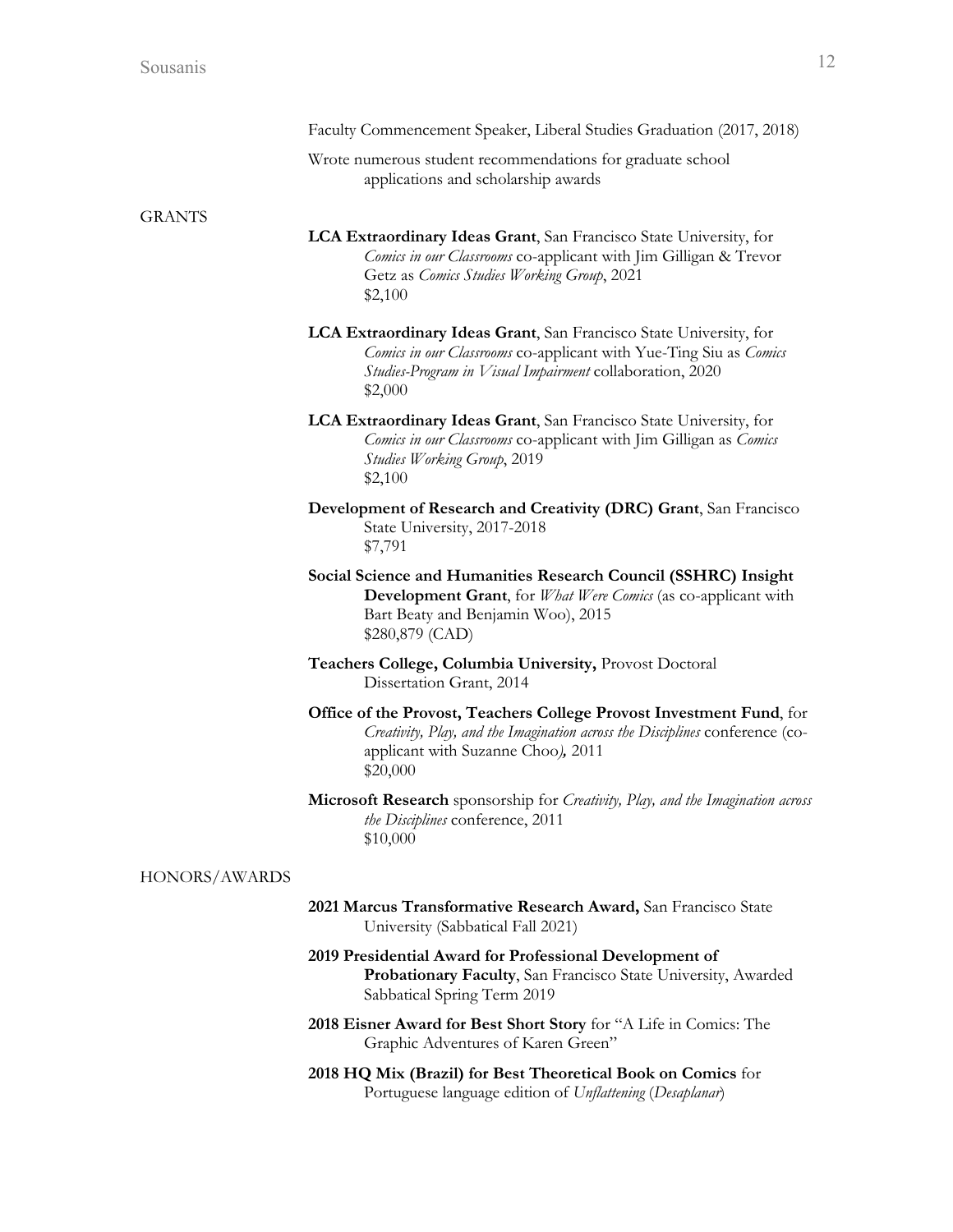|                                |      | 2018 Council for Advancement and Support of Education (CASE)<br>Design Award for Illustration (Bronze) for "A Life in Comics:<br>The Graphic Adventures of Karen Green" in Columbia Magazine                                                                                                                                             |
|--------------------------------|------|------------------------------------------------------------------------------------------------------------------------------------------------------------------------------------------------------------------------------------------------------------------------------------------------------------------------------------------|
|                                |      | <b>2018</b> The Handbook of Arts-Based Research (contributing author) winner of the<br><b>USA Best Book Awards: Education/Academic category</b>                                                                                                                                                                                          |
|                                |      | 2016 American Publishers Awards for Professional and Scholarly<br><b>Excellence (PROSE Award)</b> in Humanities for Unflattening                                                                                                                                                                                                         |
|                                |      | 2016 American Publishers Awards for Professional and Scholarly<br><b>Excellence (PROSE Award)</b> in Media & Cultural Studies for<br>Unflattening                                                                                                                                                                                        |
|                                |      | 2016 Lynd Ward Prize for Graphic Novel of the Year for Unflattening                                                                                                                                                                                                                                                                      |
|                                |      | 2016 Eisner Award Nomination for Best Academic/Scholarly Work<br>for Unflattening                                                                                                                                                                                                                                                        |
|                                |      | 2016 New England Book Show Best Graphic Novel for Unflattening                                                                                                                                                                                                                                                                           |
|                                |      | 2016 University of Calgary, Students' Union Teaching Excellence Award                                                                                                                                                                                                                                                                    |
|                                |      | 2015 National Art Education Association, Elliot Eisner Doctoral<br>Research Award, Runner-Up                                                                                                                                                                                                                                             |
|                                |      | 2006 Crain's Detroit Business, "40 Under 40"                                                                                                                                                                                                                                                                                             |
|                                |      | 2005 Almont High School, Commencement Speaker                                                                                                                                                                                                                                                                                            |
|                                |      | 1995 Western Michigan University, Grover C. Bartoo Scholarship for<br>excellence in mathematics                                                                                                                                                                                                                                          |
| ACADEMIC<br><b>CONFERENCES</b> |      |                                                                                                                                                                                                                                                                                                                                          |
| Organizer                      | 2011 | Creativity, Play, and the Imagination across the Disciplines<br>Teachers College, Columbia University, NYC<br>Awarded \$20,000 Provost Investment Fund, competitive grant by the<br>Office of the Provost, Teachers College; \$10,000 sponsorship from<br>Microsoft Research<br>Conference wiki: http://createplayimagine.wikispaces.com |
|                                |      | Game Show NYC (Concurrent art exhibition)<br>Co-organizer, co-curator<br>Exhibition website: www.gameshownyc.com                                                                                                                                                                                                                         |
| Presenter                      | 2020 | <b>American Education Research Association (AERA)</b><br>San Francisco<br>Multiple sessions - (cancelled pandemic)                                                                                                                                                                                                                       |
|                                | 2018 | New York City<br>Workshop/Performance, Improvising interventions: Drawing, Dance, and<br>Comics (w. Andrea Kantrowitz & Kathryn Ricketts)                                                                                                                                                                                                |
|                                |      | Symposium, Scholartistry in Arts-Based Educational Research                                                                                                                                                                                                                                                                              |
|                                |      | Respondent, <i>Visual Inquiries into Borders and Perimeters of Learning</i>                                                                                                                                                                                                                                                              |
|                                | 2017 | San Antonio, TX                                                                                                                                                                                                                                                                                                                          |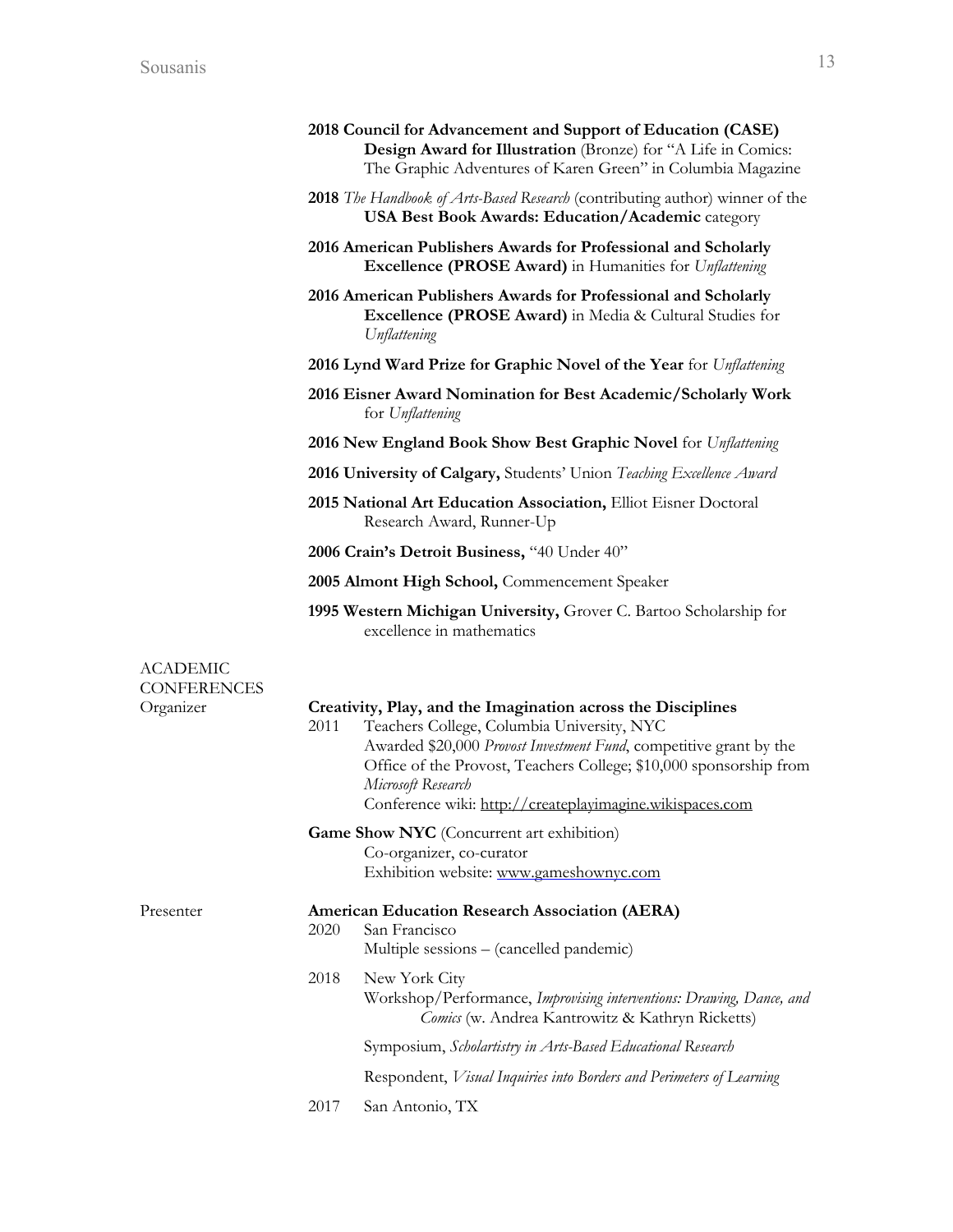|      | Symposium, Novel Approaches to ABER ("Unanticipated Journeys:<br>Comics as Arts-Based Research")                                                                                  |
|------|-----------------------------------------------------------------------------------------------------------------------------------------------------------------------------------|
|      | Workshop, How to Draw Comics the Scholarly Way ("Comics-Based<br>Research: Affordances & Process")                                                                                |
|      | Workshop/Performance: Visual Thinking in Action through<br>Drawing & Comics ("Thinking in Comics")                                                                                |
|      | Roundtable Chair, Drawing upon Arts-Based Educational Research                                                                                                                    |
| 2015 | Chicago, IL<br>Symposium, Aesthetics and Analysis as Self-Collaboration in Comics                                                                                                 |
|      | Workshop, Idea Generation through Improvisational Drawing                                                                                                                         |
|      | Invited talk, Tribute to Maxine Greene: "Seeing Possibilities with Maxine"                                                                                                        |
| 2014 | Philadelphia, PA<br>Symposium, Comics as Research: Toward an Imaginative Methodology                                                                                              |
|      | Demonstration/Performance, Aesthetics and Analysis: Method in the<br>Practice of Arts-Based Educational Research (Beyond Illustration: Shaping<br>Thought Through Comics)         |
| 2013 | San Francisco, CA<br>Group, Unflattening: Reimagining research through a visual-verbal<br>dissertation                                                                            |
|      | Group, Blurring the boundaries: Emerging literacies research methods                                                                                                              |
|      | Roundtable, Comics as a tool for inquiry                                                                                                                                          |
|      | Presentation, Reenvisioning scholarly inquiry: A dissertation in comics form<br>unites visual and verbal                                                                          |
| 2012 | Vancouver, BC<br>Presentation, Reuniting visual and verbal: Integrating comics for expansive<br>thinking across the curriculum                                                    |
| 2011 | New Orleans, LA<br>Presentation, Comic Books as Narrative Research Representation Method                                                                                          |
| 2017 | Modern Language Association (MLA)                                                                                                                                                 |
|      | Philadelphia, PA<br>Panel, 'Leap Tall Buildings in a Single Bound'': Psychoanalysis,<br>Comics, and Architecture, ("Power in Flat Surfaces:<br>Drawing & Meta-Drawing in Comics") |
| 2016 | Austin, TX<br>Panel, Developments in Comics Pedagogy                                                                                                                              |
| 2014 | Chicago, IL<br>Panel, Beyond the Protomonograph: New Models for the Dissertation                                                                                                  |
|      | National Art Education Association (NAEA)                                                                                                                                         |
| 2016 | Chicago<br>Workshop, Making Comics: Pedagogical Possibilities for Visual Literacy                                                                                                 |
|      | Panel, Graphic Transpositions: Traversing Race, Gender, and Social Justice                                                                                                        |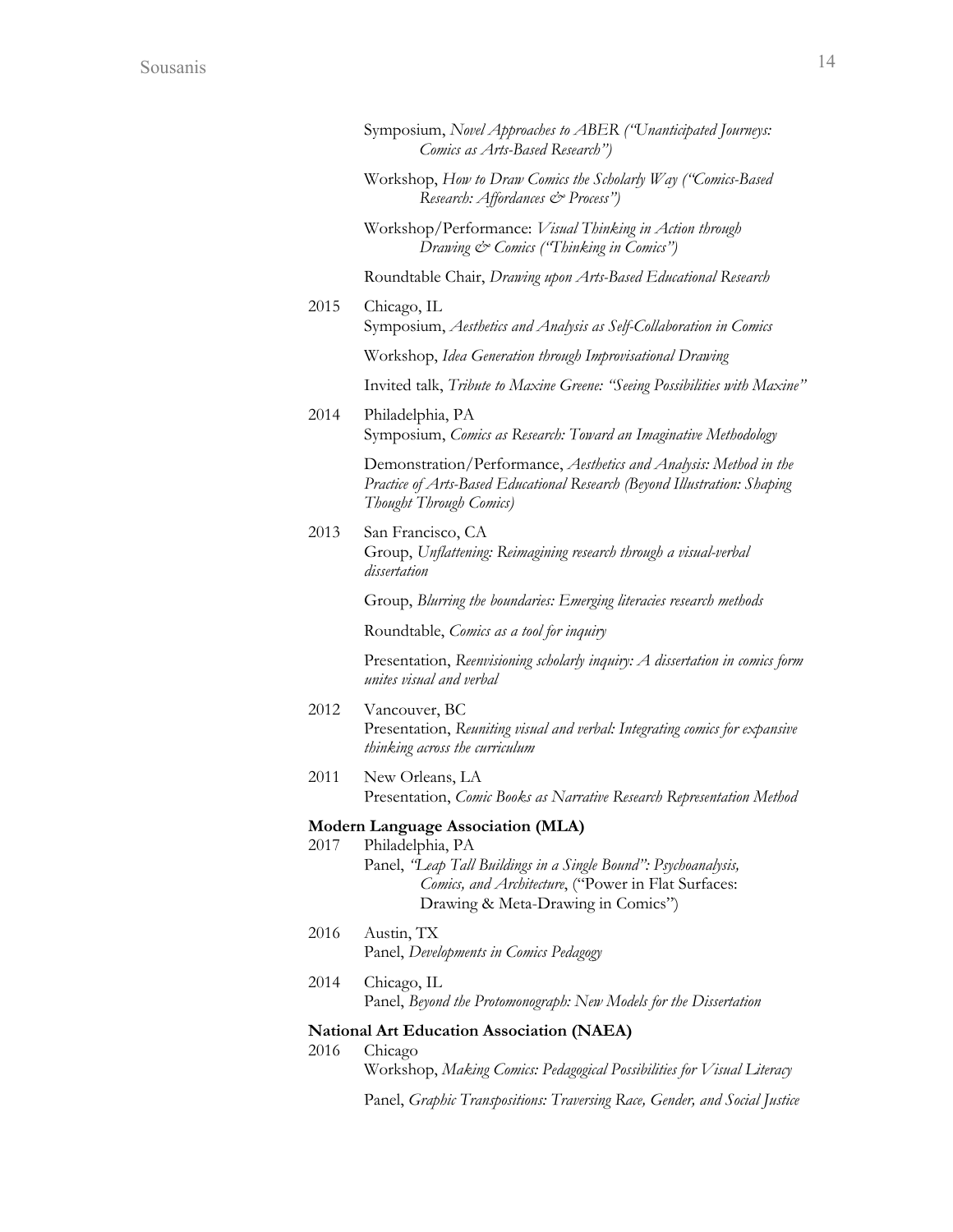| Through Comics |  |
|----------------|--|
|                |  |

| 2015 | New Orleans<br>Presentation, Research Works-in-Progress: Questioning the Answers |
|------|----------------------------------------------------------------------------------|
|      | Presentation, <i>Emergent Aesthetics: Image and Text in Arts-Based Research</i>  |
| 2013 | Fort Worth, TX                                                                   |

Presentation, *Drawing Together: A Discussion on Graphic Novels in Art Education*

# **Association for Interdisciplinary Studies (AIS)**

- 2018 Wayne State University, Detroit Workshop/Performance, *Improvising Interdisciplinary Interventions: Drawing, Dance, and Comics* (w. Andrea Kantrowitz & Kathryn Ricketts)
- 2016 University of Ottawa, Canada Workshop (virtual): *Making the Complex Visible: Drawing Interdisciplinary Concepts*
- 2014 Michigan State University Workshop/presentation: *Integrating the Visual into Interdisciplinary Inquiry through a Comics Dissertation*
- 2013 Miami University, OH Presentation, *Interdisciplinarity meets Multimodality: A Comics Dissertation Reinvents Inquiry*
- 2012 Oakland University, MI Presentation, *Integrating visual and verbal: A dissertation in comic book form re-envisions inquiry*
- 2011 Grand Valley State University, MI Presentation, *Unflattening: A visual-verbal dissertation reimagines research*
- **HASTAC** (Humanities, Arts, Science, and Technology Alliance and Collaboratory)
- 2015 Michigan State University, East Lansing, MI Symposium, *Remix the Diss: Transforming the Dissertation*

Symposium/Workshop, *The Future of Text*

- 2013 Toronto, CA Presentation, *Unflattening: A visual-verbal inquiry into learning in many dimensions*
- 2011 University of Michigan, MI Presentation, *Rethinking (through) comics*

#### **Imagining America (IA)**

- 2013 Syracuse, NY Group, *Incorporating Visual Thinking into Research Methodology and Representation*
- 2012 New York City Group, (Session organizer w. Anastasia Salter & members of *Hack the Dissertation*): *Expanding forms of inquiry*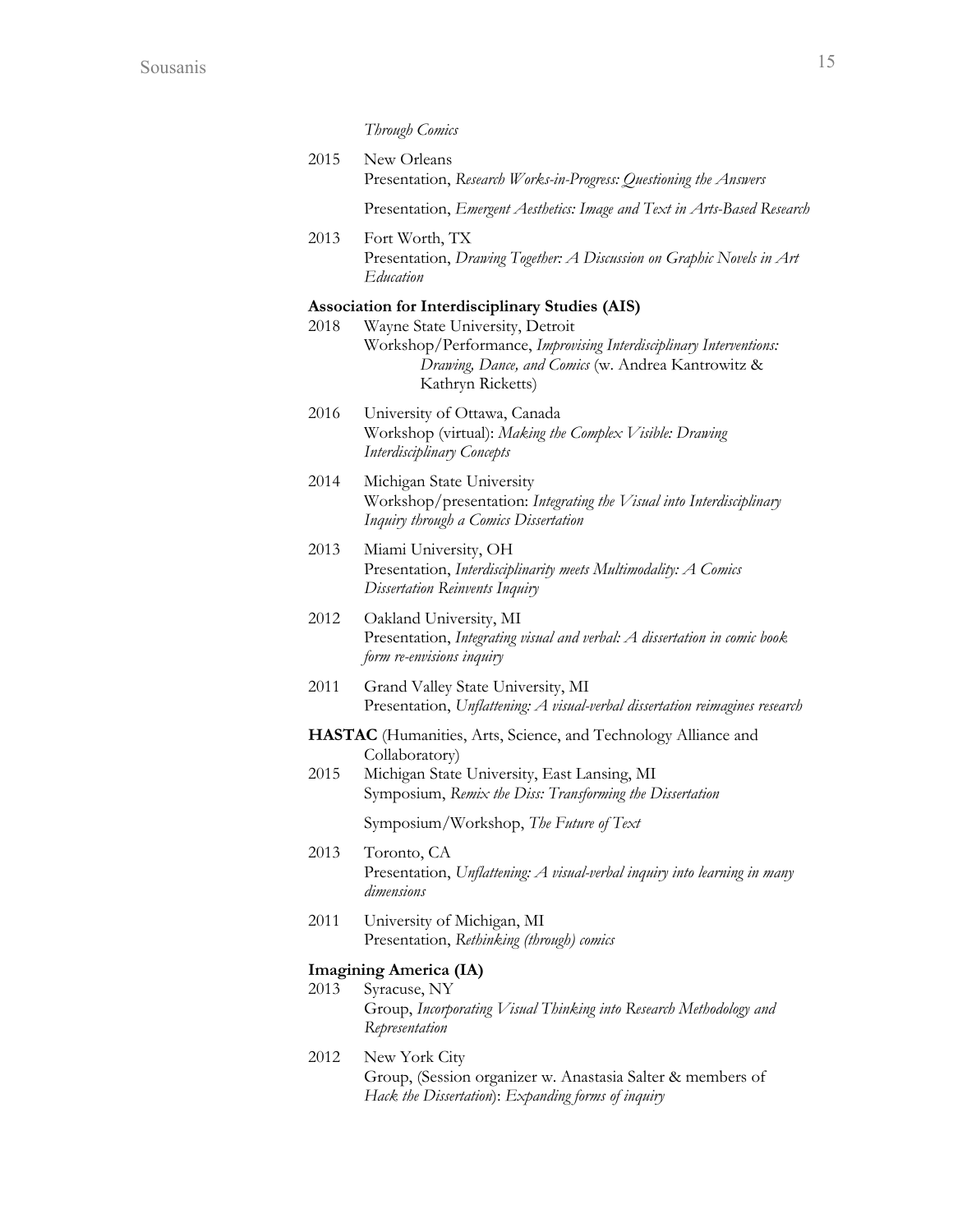| 2011 | Minneapolis, MN                                                                 |
|------|---------------------------------------------------------------------------------|
|      | Poster, Unflattening: Reinventing research through a visual-verbal dissertation |

# **Genres of Scholarly Knowledge Production**

2014 HUMlab, Umeä University, Sweden Invited talk, *Unflattening: A Comics Dissertation Imagines Scholarship*

## **Thinking through Drawing Conference**

2013 Teachers College, NYC Presentation, *Comics as a Way of Thinking*

#### **Graduate Research Arts Education (GRAE)**

2012 Ohio State University, OH Presentation, *Unflattening: A visual-verbal inquiry into learning in many dimensions*

### **Rocky Mountain Comics Conference**

2012 Denver, CO Presentation, *Comics as a tool for inquiry: A dissertation in comic book form reimagines scholarship*

#### **Sequential Smart Conference**

2012 Juniata College, PA Presentation, *Comics as a tool for inquiry*

## **Creativity, Play & the Imagination across the Disciplines Conference**

2011 Teachers College, Columbia University, NYC Presentation (w. Michele Root-Bernstein), *Haiku and Comics: A conversation about Constraints and the Creative Process*

#### **1st Annual International Conference on Fine and Performing Arts**

2010 Athens, Greece Presentation, *Unflattening Education: Creating Possibilities*

## **European Affective Education Network (EAEN) 10th International Conference**

2009 University of the West of Scotland, UK Presentation, *Creativity Reconsidered: Incorporating Care*

# ASSOCIATION

MEMBERSHIPS **American Education Research Association** (AERA), 2011-Present

**National Art Education Association** (NAEA), 2012-2017

**Association for Interdisciplinary Studies** (AIS), 2010-Present

**Modern Language Association** (MLA), 2012-Present

**The Comics Studies Society**, 2016-Present

**HASTAC** Scholar, 2011-12

## **Imagining America,** Publicly Active Graduate Education (PAGE) Fellow, 2011-12

EDITORIAL/

CONSULTING *ethnoGRAPHIC*: *Ethnography in Graphic Form*, University of Toronto Press Series Advisor (2015-Present)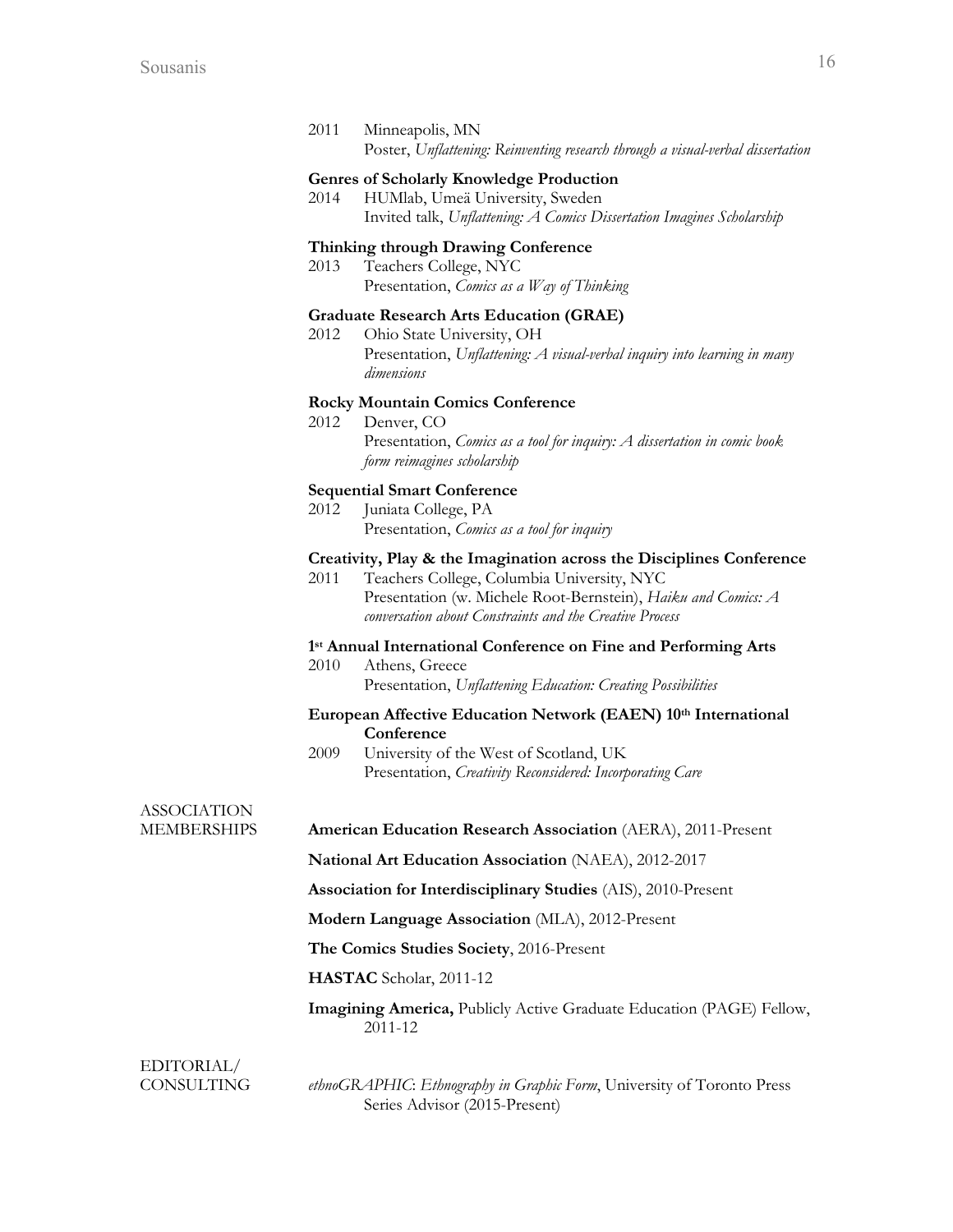|                                    | Manuscript Proposal Reviews for Routledge Press                                                                                                                                        |
|------------------------------------|----------------------------------------------------------------------------------------------------------------------------------------------------------------------------------------|
|                                    | Manuscript Proposal Review for Duke University Press                                                                                                                                   |
|                                    | Peer Review for <i>Authorship</i> – academic journal                                                                                                                                   |
|                                    | Peer review for Open Access Journal of Scholarly Publishing: Communicating Science<br>through Comics: A Method Publications                                                            |
| <b>SOLO</b>                        |                                                                                                                                                                                        |
| <b>EXHIBITIONS</b>                 | Moscow Polytechnic Museum [two-person exhibition], Russia, 2016                                                                                                                        |
|                                    | Davidson College, Davidson, NC, 2016                                                                                                                                                   |
|                                    | University of Amsterdam, the Netherlands, 2016<br>Educating Interdisciplinarians: The Unflattening Exhibition                                                                          |
|                                    | Moscow International High-Quality Fiction and Non-Fiction Book<br>Fair, Russia, 2015                                                                                                   |
|                                    | Utrecht University, the Netherlands, 2015<br>Educating Interdisciplinarians: The Unflattening Exhibition                                                                               |
|                                    | Microsoft Research, Redmond, WA, 2013                                                                                                                                                  |
|                                    | Detroit Public Art Billboard, Ferndale, MI<br><u> 'Free-Way</u> '' Public Art Billboard, 2005                                                                                          |
| <b>GROUP</b><br><b>EXHIBITIONS</b> |                                                                                                                                                                                        |
|                                    | <b>Billy Ireland Cartoon Library &amp; Museum, Ohio State University</b> , <i>Power</i><br>Lines: Comics and the Environment, December 2021-May 2022                                   |
|                                    | <b>Global Museum, San Francisco State University</b> , <i>Climate Stories</i> , 2019                                                                                                   |
|                                    | Bethany College - Mingenback Art Gallery, Kansas, Seeking, 2018                                                                                                                        |
|                                    | Modesto Junior College, California, Pencils to Pixels, 2018                                                                                                                            |
|                                    | Diablo Valley College, California In Real Life - A Comics Art Show, 2018                                                                                                               |
|                                    | Teachers College, Columbia University, Envisioning Pedagogical<br>Inquiry, The Making of Arts-Based Educational Research, NYC, 2017                                                    |
|                                    | Greater Denton Arts Council, Heroes in the Making, 2016, Denton, Texas                                                                                                                 |
|                                    | Society of Illustrators: Comics & Cartoon Art Annual, NYC, 2016                                                                                                                        |
|                                    | Breda, The Netherlands, Graphic Design Festival, 2015                                                                                                                                  |
|                                    | Detroit Artists Market, Detroit, MI, John Korachis Scholarship/Distinguished<br>Alumni Show, 2013, 2010, 2007                                                                          |
|                                    | <b>Gallery Project</b> , Ann Arbor, MI, <i>Grammar of the Elite (2012)</i> , <i>Quantified Self</i><br>(2012), Imaging the Future (2010), Change (2009), Visual Storytelling<br>(2009) |
|                                    | The Peoples Art of Portland/Po Boy Art Gallery, Portland, OR, The<br>Comic Show, 2011                                                                                                  |
|                                    | The Ladybug Gallery, EXIT Detroit, Detroit, MI, 2010                                                                                                                                   |